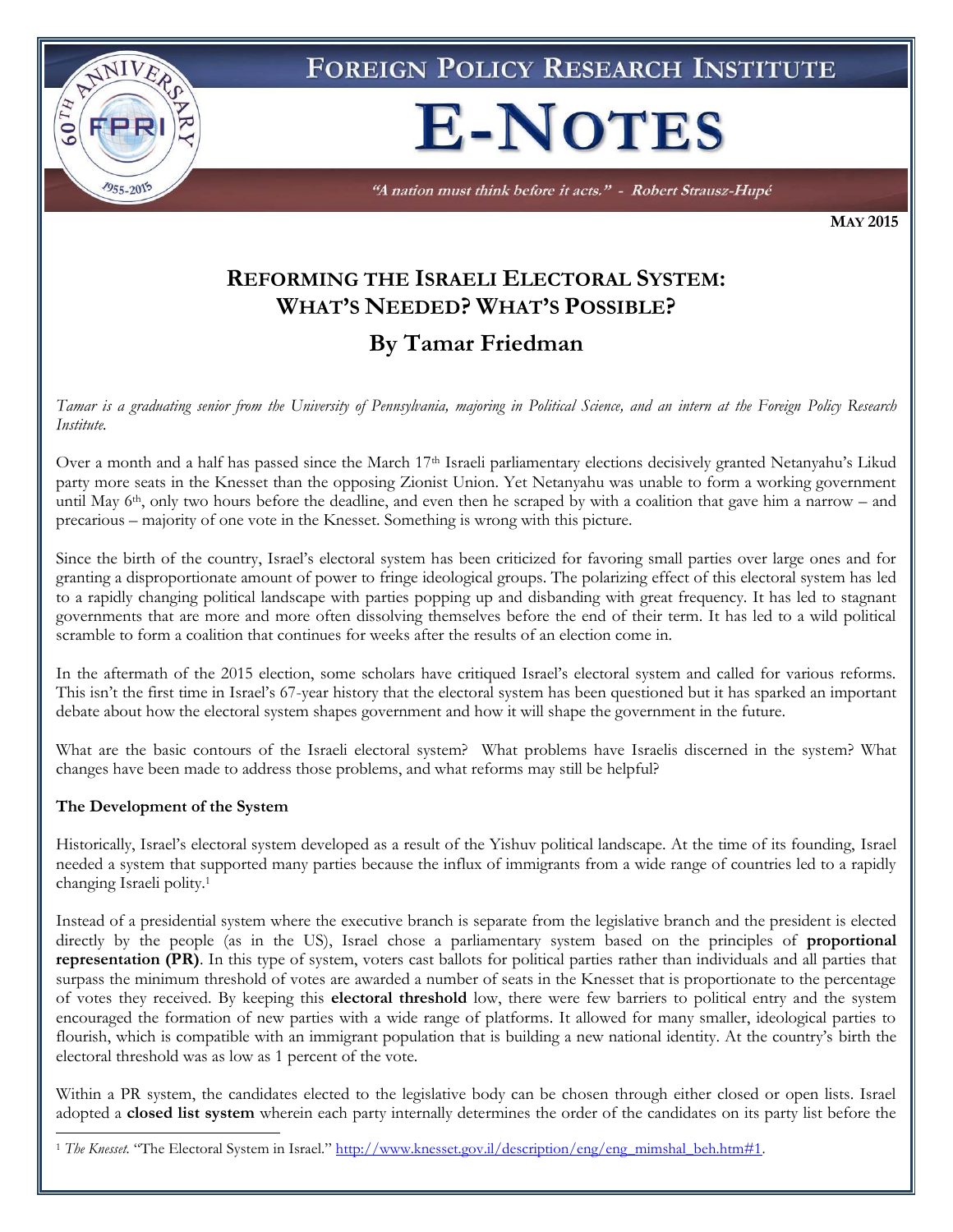election. When voters go to the ballot box, they cast a vote for a party, knowing that if the party wins 15 seats, those seats will be filled by the top 15 individuals in that party's fixed ranked list.<sup>2</sup> This electoral decision served to increase the power of party elites in Israel's burgeoning new state by giving them the power to determine the order of the candidates as opposed to voters who determine the order of candidates on an open list.

Another electoral choice is district size. In the formation of the Israeli electoral system, Israel was not divided into subdistricts that each elected one or multiple candidates. Rather, the entire country is treated as **a single constituency** and candidates run on a national platform. This means that candidates are not territorially tied to their constituents and do not need to rely on concentrated local support for reelection. This makes sense in the context of the emerging Israeli state because Israel is a very small country geographically and did not have strong regional distinctions at its birth.

The parliamentary elections are only the first part of forming a new government in Israel. According to the Israeli electoral law adopted at Israel's formation, the leader of the party that wins the most votes is not automatically selected as the prime minister. After the election results are announced, the Israeli president is tasked with asking whichever party leader he thinks can succeed to try and form a governing coalition. While the president *usually* asks the leader of the party that received the most votes to form a coalition, this is not true across the board. This practice of the **president selecting the prime minister** is a response to setting up a system that creates many political parties, none of which are likely to gain enough votes to govern on their own. Therefore, Israeli governments rely on coalitions between different ideological parties and the president's involvement serves to ensure that the new prime minister is capable of forming such a coalition. The Knesset member chosen to create a coalition is granted 28 days by law to form a coalition, with the possibility of extending for up to 14 additional days. If s/he cannot form a coalition by that time, the president is to select another Knesset member to form one.

Finally, the Knesset's Basic Law of 1958 establishes that the Knesset can dissolve itself before the end of its full term if a law calling for its dissolution is passed by a majority of Knesset members.<sup>3</sup> The prime minister may call on the Knesset to dissolve itself if the government is at a stalemate.

# **Proposed and Enacted Electoral Changes**

Since its founding, Israel has undertaken gone through some electoral reforms, relating to the electoral threshold and method of selecting a prime minister, and further reforms have been suggested that were never actually adopted.

The **electoral threshold** has steadily increased since the birth of the state. The Knesset passed laws to raise it from 1 percent to 1.5 percent in 1992, then to 2 percent before the 2003 election.<sup>4</sup> Just before the 2015 election, the electoral threshold was raised once more to 3.25 percent. These changes were made with the intention of excluding the smallest parties from government and thereby strengthen the power of the most popular parties. Nonetheless, the Israeli electoral threshold has only changed by small increments over the history of the country and still falls well below that of many other countries. Thresholds are a popular feature of electoral systems and are present in twenty out of twenty-eight EU countries, yet only two of those countries have thresholds below 3 percent. Thresholds in European countries are much more likely to be in the 5-10 percent range.<sup>5</sup>

Additionally, the country went through a brief period (1992-2001) in which Israeli constituents **directly elected the prime minister**, forming what was essentially a "presidential" system (though the Knesset still had to affirm the prime minister's election with a vote of confidence).<sup>6</sup> This new system was adopted after "the stinking maneuver," 3 months of crisis and stagnancy in the Knesset in the early 1990's, with the hopes of ending the political stalemates that resulted from the PR system.<sup>7</sup> However, the new electoral reform only lasted for three elections (1996, 1999, and 2001) before it was repealed.

<sup>4</sup> Neri Zilber. "Israel's Governance Law: Raising the Electoral Threshold." *The Washington Institute* March 10, 2014. [http://www.washingtoninstitute.org/policy-analysis/view/israels-governance-law-raising-the-electoral-threshold.](http://www.washingtoninstitute.org/policy-analysis/view/israels-governance-law-raising-the-electoral-threshold)  <sup>5</sup> Ibid.

 $\overline{a}$ <sup>2</sup> For example, the full Zionist Camp list can be found on the website of the Israeli Central Elections Committee. [http://www.bechirot20.gov.il/election/Candidates/Pages/OneListCandidates.aspx.](http://www.bechirot20.gov.il/election/Candidates/Pages/OneListCandidates.aspx) 

<sup>&</sup>lt;sup>3</sup> The Knesset. "Basic Law: The Knesset – 1958." [http://www.knesset.gov.il/laws/special/eng/basic2\\_eng.htm.](http://www.knesset.gov.il/laws/special/eng/basic2_eng.htm)

<sup>6</sup> It is important to note that the Israeli Prime Minister does not simply function as the head of the largest party in the Knesset as the Majority Leader in the Senate or House of Representatives in the US, but also holds most of the real executive power (the Israeli president is the official head of state).

<sup>7</sup> Emanuele Ottolenghi. "Why Direct Election Failed in Israel." *Journal of Democracy* 12:4, 2001, pp. 109, 111. Available through: Project MUSE. [https://muse.jhu.edu/journals/journal\\_of\\_democracy/v012/12.4ottolenghi.pdf.](https://muse.jhu.edu/journals/journal_of_democracy/v012/12.4ottolenghi.pdf)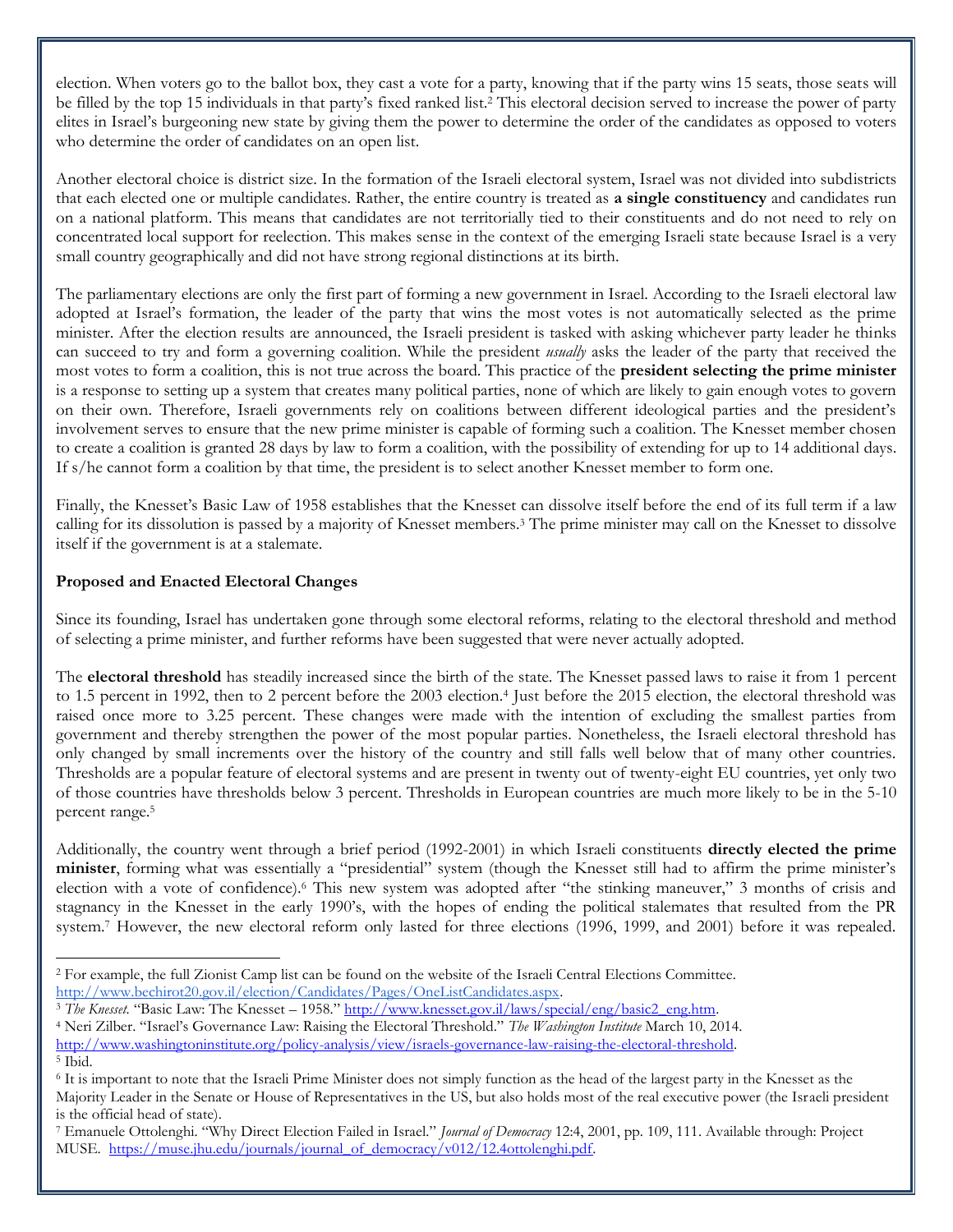Instead of limiting the power of the smaller parties that had caused political stalemate as expected, critics argue that the new reform led voters to split their ticket, voting for a prime minister candidate not associated with the party they voted for in the parliamentary election.<sup>8</sup> Without the incentive to vote for one of the major parties so that its leading MK could become prime minister, voters were more inclined to cast ballots for smaller, fringe parties, further fragmenting the political landscape.

Roy Isacowitz, a writer for *Haaretz* , argues that the negative experience of moving to the direct election of the prime minister and then repealing that measure soon after has made Israelis wary of instituting further electoral reform. He writes:

Israel has experience with the unintended effects to electoral tinkering. The best-known example was the brief interregnum during which the prime minister was elected directly. That had the wholly unanticipated effect of weakening the larger parties and was soon revoked. It should be a lesson to today's generation of MKs.<sup>9</sup>

Regardless of its impact on electoral reform today, this method of choosing the Israeli prime minister lasted only a short time and is generally considered a failure.

Many electoral reforms dealing with **district magnitude** have been suggested, though not passed, throughout Israel's history. As an alternative to the whole country being treated as a single constituency, a direct majoritarian system was proposed by David Ben Gurion in the 1950's, in which Israel would be divided into 120 single-member districts each of which would elect one Knesset member. A similar districting plan was proposed by MKs Igael Hurvitz and Zalman Shoval of the Telem Party in 1980, though it was not adopted by the Knesset.<sup>10</sup> Another early proposal by MK David Bar-Rav-Hai of the Mapai party was a regional districting system in which each district elected multiple candidates.<sup>11</sup> A mixed system, where part of the Knesset is elected through district elections and part through a national ballot, was proposed by various Knesset members in the following years: 1958 (MK Yosef Serlin of the General Zionists), 1972, and 1988 (MK Mordechai Virshubski of the Ratz Party).<sup>12</sup>

Government officials attempted major electoral reform in 1984 and again in the early 1990's, but without much success.<sup>13</sup>

### **The 2015 Election**

The recent 2015 elections shed light on the current state of the Israeli electoral system and has led many critics to call for renewed attempts at electoral reform.

In preparation for the election, a law was passed in March 2014 to continue raising the electoral threshold to 3.25 percent. The push for this electoral "reform" was initiated by leaders of the right and center, led by Foreign Minister Avigdor Liberman (Yisrael Beiteinu) and Finance Minister Yair Lapid (Yesh Atid), <sup>14</sup> primarily for political reasons. They hoped to crowd out the smaller Arab and leftist parties and therefore to win more seats in the Knesset for the right.

The Israeli electoral system has always been criticized for fragmenting the constituency and awarding small parties with a disproportionately large influence on policy. When small parties are needed to form a coalition, they can make high demands of the larger parties in exchange for their support. Not to mention that the presence of smaller parties in the Knesset takes seats away from the larger parties. As an electoral "tool," raising the electoral threshold is supposed to reduce the power and significance of smaller parties.

Raising the electoral threshold to 3.25 percent last year did not lead to the *political* results rightist leaders intended, but did have a predictable effect on the electoral system at large.

 $\overline{a}$ <sup>8</sup> Ibid, p. 110.

<sup>9</sup> Roy Isacowitz. "Who's Afraid of Raising the Electoral Threshold in Israel - and Why?" *Ha'aretz* March 11, 2014. [http://www.haaretz.com/news/national/.premium-1.578941.](http://www.haaretz.com/news/national/.premium-1.578941)

<sup>&</sup>lt;sup>10</sup> *The Knesset*. "Proposals for Electoral Reform in the Knesset." [http://www.knesset.gov.il/description/eng/eng\\_mimshal\\_shi.htm.](http://www.knesset.gov.il/description/eng/eng_mimshal_shi.htm) <sup>11</sup> Ibid.

<sup>12</sup> Ibid.

<sup>13</sup> Ibid. See also: Ottolenghi, "Why Direct Election Failed in Israel."

<sup>14</sup> Zilber, "Israel's Governance Law: Raising the Electoral Threshold."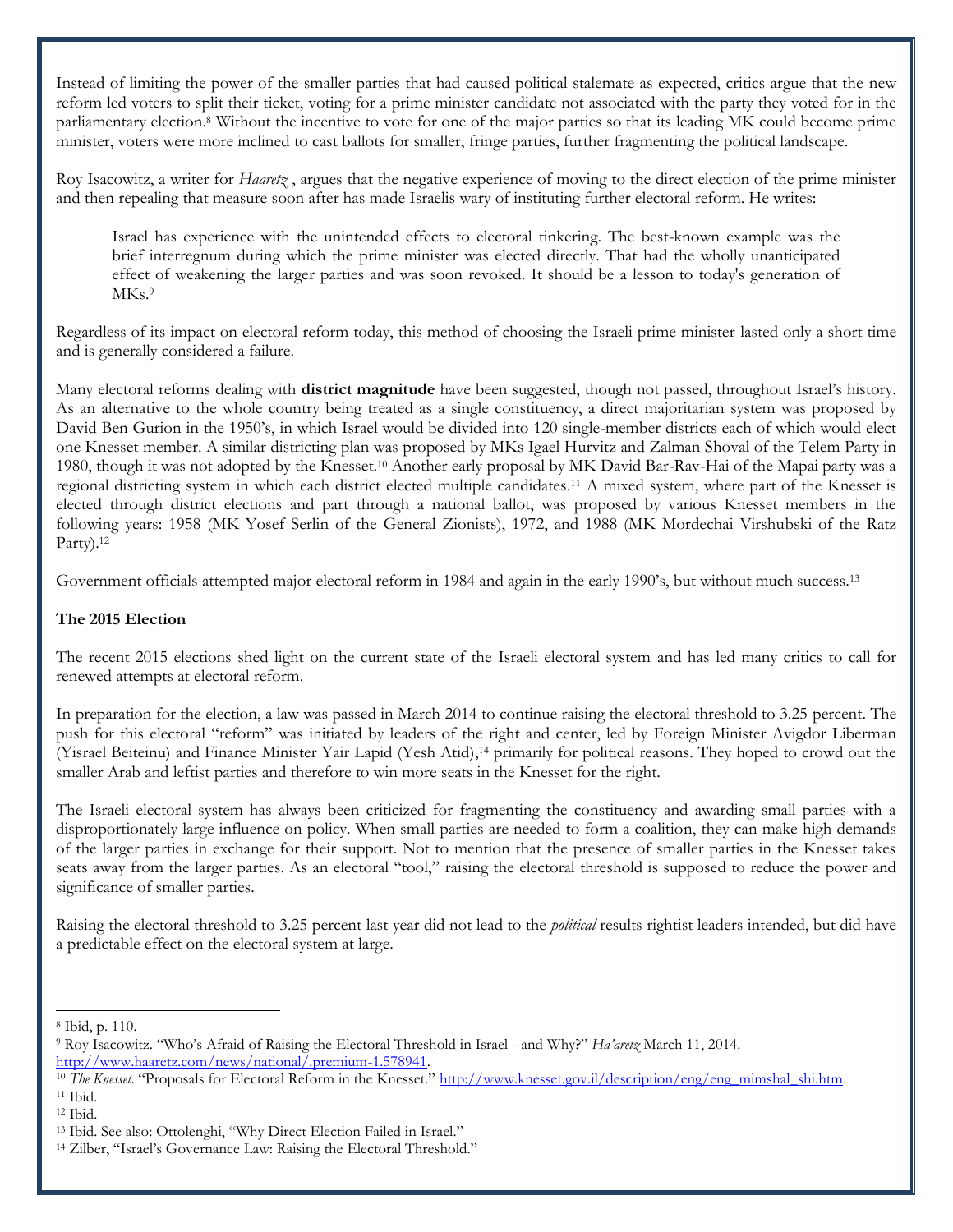Instead of crowding out the left, the raised threshold caused the exclusion of Eli Yishai's new Ultra-Orthodox party from the Knesset. It also led to the unprecedented Joint Arab List which became the third largest party in the Knesset as a result of the March elections.

In an article published just after the election, Hussein Ibish, a Senior Fellow at the American Task Force on Palestine, wrote that the real story of this most recent election was not the surprising Netanyahu win over the Zionist Union, but rather the story going on beneath the surface—the consolidation of Arab and Jewish-leftist parties under the Arab List coalition and the unprecedented Arab voter turnout.<sup>15</sup>

On January 23rd, the Jewish and Arab-leftist Hadash, United Arab List, Balad, Ta'al, and the Islamist movement, what many have called "unlikely bedfellows," combined to form the new Arab List. Upon its formation, Ahmad Tibi, the fourth candidate on the list, said that "for the first time, we are sending a message to the Arab public that unity is power, unity of a minority, of all the parties that represent the minority…Despite the disagreements between the parties, we succeeded in bridging the gaps, made concessions to achieve our goal."<sup>16</sup>

In the 2009 and 2013 elections, Arab voter turnout had remained relatively low (53 percent and 56 percent, respectively) as compared to Jewish voter turnout, which hovered around 70 percent in both elections.<sup>17</sup> Even after the formation of the Arab List, it was unclear if the partnership would lead to increased political participation by Israeli Arabs. Yet the 2015 election resulted in a 63.5 percent voter turnout among Arab Israelis, an increase of over 27 percent from the 2013 election.<sup>18</sup> Additionally, the elections resulted in 13 Arab List seats in the Knesset (an increase in the number of seats held by Arab Israelis by about 19 percent since 1992),<sup>19</sup> making it the third largest party and a force to be reckoned with in the Israeli parliament.

This kind of unprecedented unity highlights the effect of the raised threshold on the Israeli electoral system as a whole. As a result of the increased electoral threshold, the 2015 elections resulted in the *smalles* number of parties in the Knesset since 1992 and generally *larger-*sized parties than had been included in the past.<sup>20</sup> This is what we would expect to happen as a result of a raised threshold—reduced fragmentation and a concentration of voter support for larger parties. However, what might not have been predicted was the willingness of smaller parties to overcome their differences and unite in order to get seats in the Knesset.

# **The Desire for Electoral Reform: Reacting to the 2015 Election**

One of Netanyahu's campaign promises (which he has also promised in the past) was to implement electoral reform. In January of 2015 he claimed that one of the first things he would do after being elected would be to implement a law that would make the leader of the party that won the most seats automatically the next prime minister, without requiring the involvement of the Israeli president.<sup>21</sup> Netanyahu argued that Israel's record of having 33 new governments in 66 years has caused "instability" and must change.<sup>22</sup>

Tal Shalev of *i24 News* pointed out in an article in January that, in making these promises, Netanyahu forgot that he himself had benefited in the 2009 elections from the system he was campaigning to overturn. In 2009 the Kadima Party, led by Tzipi Livni, won the most seats in the Knesset and yet President Shimon Peres tasked Netanyahu with forming the governing coalition instead of Livni.<sup>23</sup> Furthermore, in the 2015 election, President Reuven Rivlin's dislike of Benjamin Netanyahu had

 $\overline{a}$ <sup>15</sup> Hussein Ibish. "The Specter of an Arab Israel." *Politico* March 19, 2015[. http://www.politico.com/magazine/story/2015/03/israeli](http://www.politico.com/magazine/story/2015/03/israeli-election-arab-israel-116243.html#.VT-YciFVhHw)[election-arab-israel-116243.html#.VT-YciFVhHw.](http://www.politico.com/magazine/story/2015/03/israeli-election-arab-israel-116243.html#.VT-YciFVhHw)

<sup>16</sup> Quoted in Jodi Rudoren. "Diverse Israeli Arab Political Factions Join to Keep Place in Parliament." *The New York Times* January 23, 2015. [http://www.nytimes.com/2015/01/24/world/middleeast/israeli-arab-political-parties-form-single-ticket-for-elections.html.](http://www.nytimes.com/2015/01/24/world/middleeast/israeli-arab-political-parties-form-single-ticket-for-elections.html) <sup>17</sup> Ibid.

<sup>18</sup> Ariel Ben Solomon. "Arab Sector Turnout for Recent Elections Reached 63.5%, Polling Data Shows." *The Jerusalem Post* March 24, 2015. [http://www.jpost.com/Israel-Elections/Arab-sector-turnout-for-recent-elections-reached-635-percent-polling-data-shows-394878.](http://www.jpost.com/Israel-Elections/Arab-sector-turnout-for-recent-elections-reached-635-percent-polling-data-shows-394878) 

<sup>&</sup>lt;sup>19</sup> The Israel Democracy Institute (IDI). "IDI Resources on the 2015 Elections." 2015. [http://en.idi.org.il/tools-and-data/links-to-idi](http://en.idi.org.il/tools-and-data/links-to-idi-resources/the-2015-knesset-elections/idi-resources-on-the-2015-elections/)[resources/the-2015-knesset-elections/idi-resources-on-the-2015-elections/.](http://en.idi.org.il/tools-and-data/links-to-idi-resources/the-2015-knesset-elections/idi-resources-on-the-2015-elections/)  $^{\rm 20}$  Ibid.

<sup>21</sup> *I24NEWS.* "Netanyahu Launches Campaign, Accusing Rivals of Endangering Israel's Security." January 6, 2015. [http://www.i24news.tv/en/news/israel/politics.](http://www.i24news.tv/en/news/israel/politics)

<sup>22</sup> Ibid.

<sup>23</sup> Tal Shalev. "Israeli Election Diary: Netanyahu's Maneuvers and the Electoral Storm." *I24NEWS* January 7, 2015.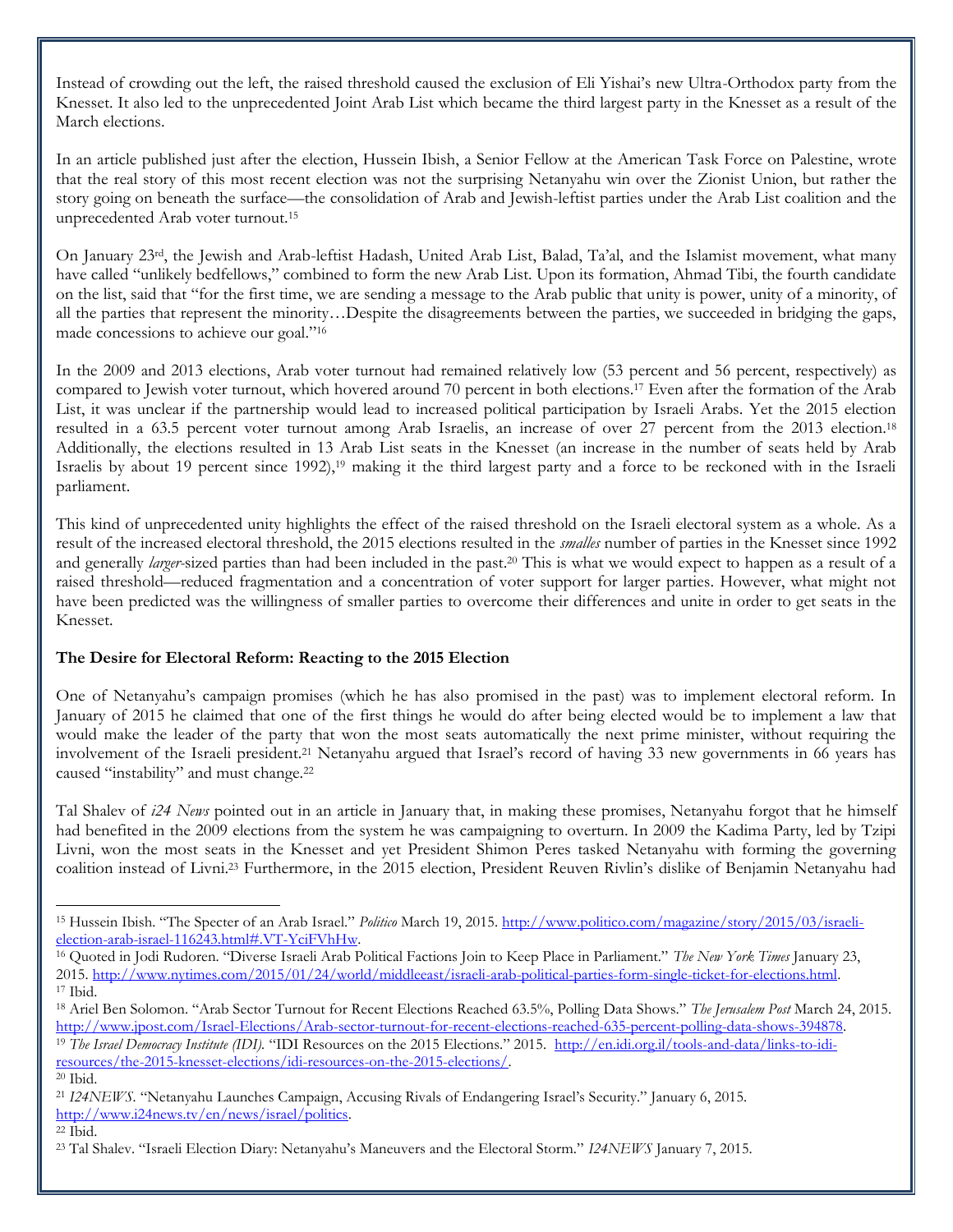analysts questioning whether or not he would recommend a Herzog coalition or unity government over giving Netanyahu the chance to form a coalition, even if Likud won a slight majority of seats. This sparks the question about whether or not Netanyahu's campaign promises were intended for short-term political gain or long-term change in the Israeli electoral system.

Israel's brief stint in the 1990's with directly electing the prime minister was scrapped because it encouraged voters to cast ballots for smaller, fringe parties instead of consolidating power in the larger parties. There was no correlation between the party a constituent voted for and the prime minister who would be elected. Similarly, the logic behind granting the prime minister position automatically to the head of the winning party is to encourage voters to vote for the bigger parties (thus consolidating their power) in order to determine who will fill the prime minister position. This electoral reform should result in the Israeli system moving closer to a two-party system than the current multi-party system.

Much of this year's election campaigning (on both sides) was centered around the character of Benjamin Netanyahu. Different factions on the left and center organized to campaign on an "anti-Bibi" platform—in fact the strongest campaign promise of the left was to get rid of Netanyahu as prime minister. Israel's electoral system is designed to focus on parties, rather than individuals, but the 2015 elections showed an increasing focus on the individual who becomes prime minister. This indicates that, if the party with the most votes was automatically guaranteed that its leader would become prime minister, it might encourage more voters to vote for the bigger, frontrunner parties. Even in this 2015 election, Netanyahu's last-minute campaign strategy was to encourage voters who were inclined to vote for smaller right-wing parties to vote for Likud instead in order to ensure that Netanyahu, not Herzog, became the prime minister.

## **Potential Electoral Changes**

In the weeks following the 2015 election, many criticisms of the current Israeli system have been uttered. The need for a law mandating automatic selection of prime minister is echoed by one of the most vocal supporters of new electoral reform in Israel: Yohanan Plesner, president of the Israel Democracy Institute (IDI). Plesner and the IDI also argue for additional reforms including raising the electoral threshold and setting limitations on dissolving the Knesset.<sup>24</sup> Additionally, other scholars are pushing for further reforms relating to the following areas of the electoral system:

*List PR:*

Changing from closed list PR system to a more open list is one suggested reform. As opposed to a closed list, where the ranking of candidates in each party is fixed prior to the election, an open list system allows voters to express a preference for individual candidates on the list when they go to the ballot box. Political Science Professor Matthew Shugart proposes a semiopen list PR system in which a party would put forth a ranked list prior to the election, but voters would still rank the individual candidates according to their preferences. Any candidate that received a certain percentage of votes would move up in the list.<sup>25</sup>

As mentioned before, the 2015 election came to be largely about the figure of Benjamin Netanyahu and those who supported him or were opposed. But we can imagine that with a semi-open list PR, a vote for Likud would not necessarily have been a vote for Netanyahu—rather, there might have been room for another candidate to surpass Netanyahu within the Likud Party. Granted, the Likud Party *did* hold a primary in December 2014 in which Netanyahu was selected as the party's first-ranked candidate.<sup>26</sup> Primaries in the Israeli system are supposed to counteract some of the implications of having a closed-list system and give voters more of a say in the order of the candidates. However, a lot of scandals about Netanyahu and attacks against him came out in the months after the primary and before the general election. Therefore, it is feasible that a semi-open list could have produced a Likud victory with a different leading candidate.

The Israel Democracy Institute published a report in 2011 entitled "Reforming Israeli's Political System: Recommendations and Action Plan," which proposed a semi-open ballot system as well and provided an example of what a such a ballot would look like for Israeli voters (See Figure 1). As depicted in Figure 1, an example of a semi-open list PR ballot, this system would

 $\overline{a}$ [http://www.i24news.tv/en/news/israel/politics/56950-150107-israeli-election-diary-a-storm-is-brewing.](http://www.i24news.tv/en/news/israel/politics/56950-150107-israeli-election-diary-a-storm-is-brewing) 

<sup>24</sup> See Yohanan Plesner. "The 2015 Elections and Israeli Governance," *The Israel Democracy Institute (IDI),* March 25, 2015. *[http://en.idi.org.il/analysis/articles/the-2015-elections-and-israeli-governance/.](http://en.idi.org.il/analysis/articles/the-2015-elections-and-israeli-governance/)* 

<sup>25</sup> Matthew S. Shugart. "Political-Institutional Reform in Israel: A Comparative Perspective." *The Israel Democracy Institute (IDI),* 2011, p. 10. [http://en.idi.org.il/media/1760789/IsraeliPoliticalReform\\_Shugart.pdf.](http://en.idi.org.il/media/1760789/IsraeliPoliticalReform_Shugart.pdf) 

<sup>26</sup> "Israel election updates / Likud primary results are in." *Ha'aretz* January 1, 2015. [http://www.haaretz.com/news/israel-election-](http://www.haaretz.com/news/israel-election-2015/1.634851)[2015/1.634851.](http://www.haaretz.com/news/israel-election-2015/1.634851)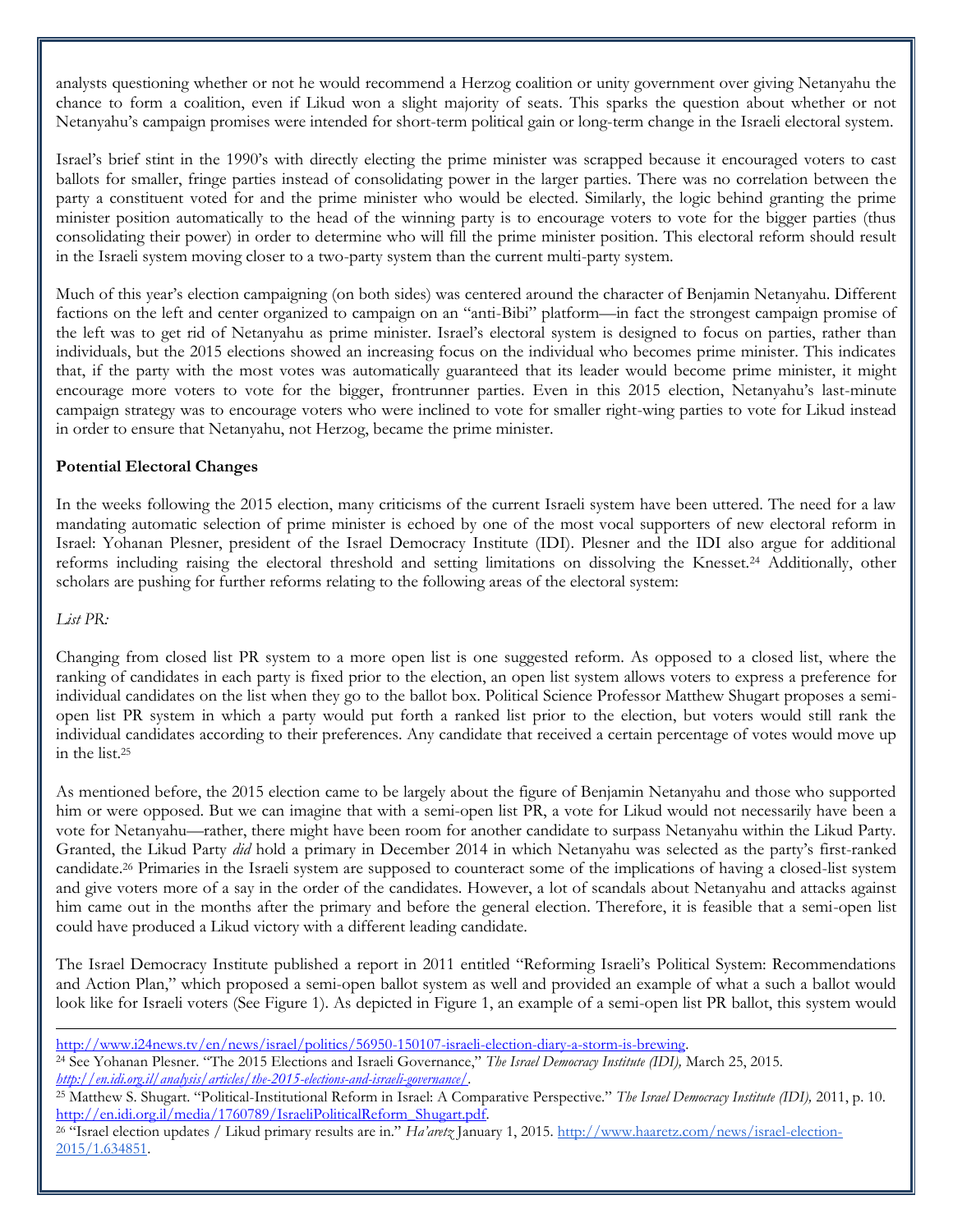allow voters to choose between voting for a party's list as it stands or voting for the same party while also indicating a preference for the order of the candidates in the party's list.

Semi-open lists are actually quite popular. Other countries with semi-open list systems include the Netherlands, Slovenia, Austria, Denmark, Sweden, Czech Republic, Slovakia, Cyprus, Belgium, Greece, Norway, and Iceland.<sup>27</sup>

#### **Figure 1**



Option A: Cast this ballot without selecting any of the candidates. Casting of an unmarked ballot is equivalent to casting a vote for the party slate ranked by the party as it appears on the ballot.

Option B: Select up to three names in order to influence the ranking of the candidates on the party slate for the Knesset.

Please mark an X in the box to the left of the candidate's name.

• Use pen only.

• Candidates whose names appear next to a black square are not subject to ranking.

. A ballot with corrections, deletions or with more than three names marked will be cast as an Option A ballot.

| 1. Yuli Maagan  |                      | 21. Ben-Hor Braun         |               | 41. Shiran Oren             |  |  |  |
|-----------------|----------------------|---------------------------|---------------|-----------------------------|--|--|--|
| 2. Banya Bar-Am |                      | 22. Ta'ir Barkai-Admon    | 42. Genya Goz |                             |  |  |  |
|                 | 3. Genya Ofek-Biran  | 23. Omri Shem-Tov         |               | 43. Geula Eliassaf          |  |  |  |
| 4. Leila Joseph |                      | 24. Amram Shamgar         |               | 44. Yossi Misgav            |  |  |  |
| 5. Eitan Lotem  |                      | 25. Shmuel Inbar          |               | 45. Lachan Granit           |  |  |  |
|                 | 6. Nasrin Agbaria    | 26. Aharon Ofer           |               | 46. Gilat Elhan             |  |  |  |
| 7. Lital Lotan  |                      | 27. Elah Kubeisi          |               | 47. Yona Mayer              |  |  |  |
| 8. Lihi On      |                      | 28. Eran Galila           |               | 48. Liam Gal-Or             |  |  |  |
| 9. Lulit Elial  |                      | 29. Ahava Aldor           |               | 49. Shaadia Adiat           |  |  |  |
|                 | 10. Yehiel Shebach   | 30. Udi Elhanan           |               | 50. Lian Alon               |  |  |  |
|                 | 11. Belphoria Shavit | 31. Eli El-Or             |               | 51. Galia Iyov              |  |  |  |
|                 | 12. Maoz Yom-Tov     | 32. Matanel Yizrach       |               | 52. Eli Geffen              |  |  |  |
|                 | 13. Boutrous Houri   | 33. Ofir Eliassaf         |               | 53. Natanella Elizur-Givati |  |  |  |
|                 | 14. Shuni Simcha     | 34. Orgad Eliahu          |               | 54. Leora Ahiassaf          |  |  |  |
|                 | 15. Matan Yotam      | 35. Issa Massawra         |               | 55. Latifa Ahidah           |  |  |  |
|                 | 16. Benayahu Barak   | 36. Yishaiyahu Noy-Shaham |               | 56. Abraham Levi            |  |  |  |
|                 | 17. Timor Ben Zion   | 37. Oron Elimelech        |               | 57. Dana Simchon            |  |  |  |
|                 | 18. Tirosh Maksim    | 38. Or-el Elior           |               | 58. Abir Ghanaim            |  |  |  |
|                 | 19. Tchelet Bashur   | 39. Wadad Hatib           |               | 59. Yehoram Vaknin          |  |  |  |
|                 | 20. Marwa Al Huzail  | 40. Li-Zar Shevach        |               | 60. Mila Henin              |  |  |  |

#### Candidates in order of narty ranking:

*The Israel Democracy Institute (IDI)*, "Reforming Israel's Political System: Recommendations and Action Plan" October 2011, p. 22. [http://en.idi.org.il/media/2077306/PoliticalReformBooklet.pdf.](http://en.idi.org.il/media/2077306/PoliticalReformBooklet.pdf)

 $\overline{a}$ <sup>27</sup> *The Israel Democracy Institute (IDI)*. "Reforming Israel's Political System: Recommendations and Action Plan." October 2011, pp. 44-45. [http://en.idi.org.il/media/2077306/PoliticalReformBooklet.pdf.](http://en.idi.org.il/media/2077306/PoliticalReformBooklet.pdf)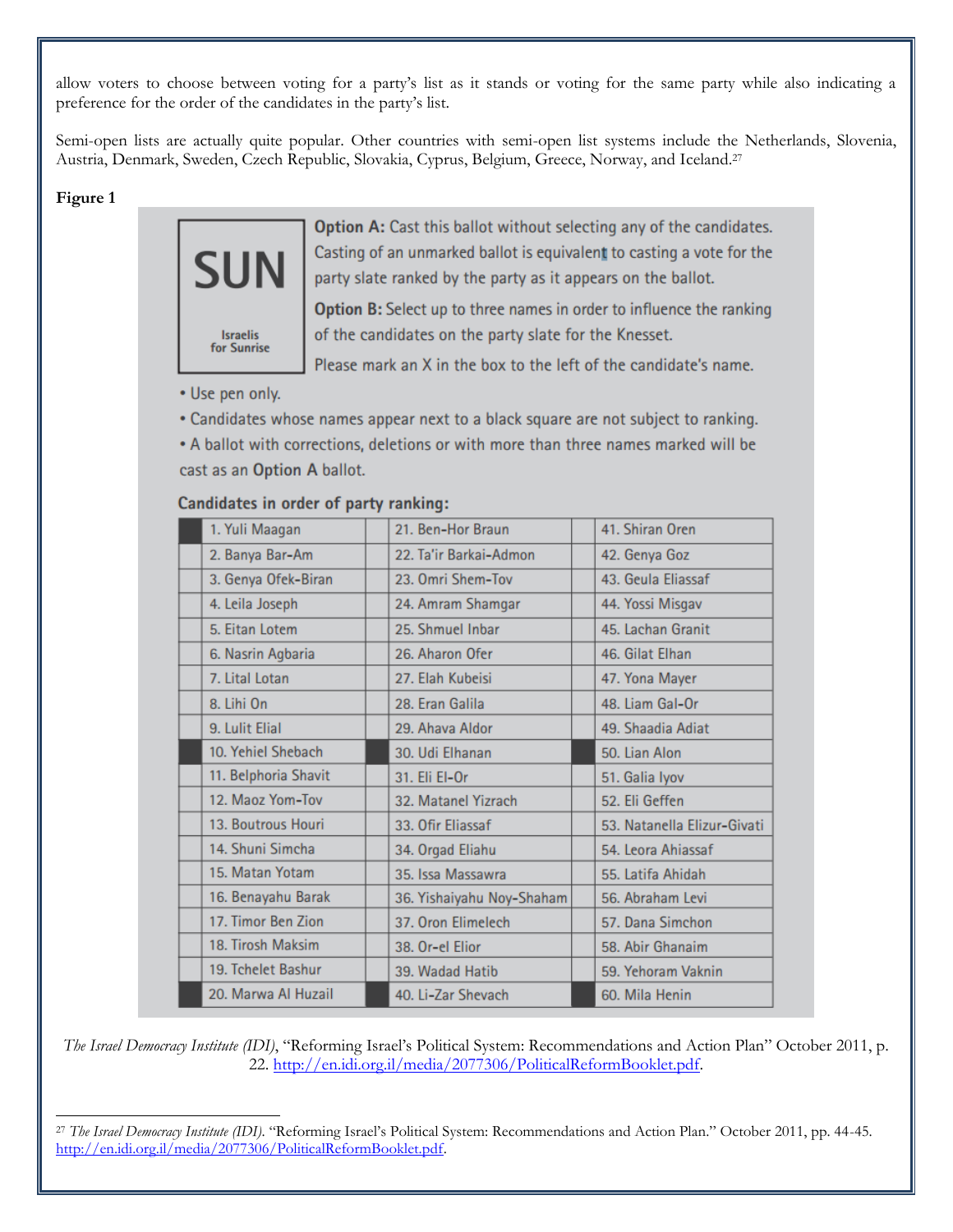#### *Districting:*

In terms of district magnitude, both a district-based system and a two-tiered system have been suggested to replace Israel's single national constituency. Shugart worries that the larger the district magnitude is, the lower the electoral connection and the smaller the district magnitude, the more "visible" legislators are to those they represent.<sup>28</sup> The late Daniel Elazar, Political Science professor and founder and president of the Jerusalem Center for Public Affairs, suggested that a pure single-member constituency system (a "first past the post" system similar to that used in the UK) might strongly favor minority groups such as the ultra-Orthodox and Israeli Arabs. Because both of these groups tend to be geographically concentrated, Elazar argues, they would be able to secure a number of seats in the Knesset under a single-member district system. Elazar's proposal, however, was to divide Israel into 12 multi-member districts based on the 12 administrative sub-districts under the Ministry of the Interior, each of which would elect a number of candidates proportional to its population. Voters would have the choice of either voting for a straight party ticket or for individual candidates.<sup>29</sup> A hypothetical 12-district system was depicted by the Israel Democracy Institute in their 2011 report on Israeli electoral reform as shown in Figure 2. Shugart also suggests between 10 and 20 multi-member districts, electing 6-10 candidates per district.<sup>30</sup>

#### **Figure 2:**

l

| <b>Electoral District</b> |                               | Number of eligible<br>voters** | Number of<br>seats<br>(out of 120) | Number of<br>seats<br>(out of 90) |
|---------------------------|-------------------------------|--------------------------------|------------------------------------|-----------------------------------|
| 1                         | Jerusalem and Judean Hills    | 526,139                        | 12                                 | 9                                 |
| $\overline{2}$            | Safed-Tiberias-Jezreel Valley | 474,227                        | 11                                 | 8                                 |
| 3                         | Acre                          | 379,685                        | 9                                  | 6                                 |
| 4                         | Haifa-Krayot                  | 454,047                        | 10                                 | 8                                 |
| 5                         | Hadera-Hasharon               | 523,736                        | 12                                 | 9                                 |
| $6\phantom{1}6$           | Petah Tikva                   | 494,686                        | 11                                 | 8                                 |
| $\overline{7}$            | Ramle-Rehovot                 | 591,489                        | 13                                 | 10                                |
| 8                         | <b>Tel Aviv</b>               | 383,585                        | 9                                  | $\overline{7}$                    |
| 9                         | North Dan                     | 360,357                        | 8                                  | $6\phantom{1}6$                   |
| 10                        | South Dan                     | 330,019                        | 8                                  | 6                                 |
| 11                        | Ashkelon                      | 357,473                        | 8                                  | 6                                 |
| 12                        | <b>Be'er Sheva</b>            | 403,137                        | 9                                  | $\overline{7}$                    |
|                           | <b>Total</b>                  | 5,278,985*                     | 120                                | 90                                |

# 12 electoral districts and three models for allocation of seats\*

*The Israel Democracy Institute (IDI)*, "Reforming Israel's Political System: Recommendations and Action Plan" October 2011, pg. 41. [http://en.idi.org.il/media/2077306/PoliticalReformBooklet.pdf.](http://en.idi.org.il/media/2077306/PoliticalReformBooklet.pdf)

<sup>28</sup> Shugart, "Political Institutional Reform in Israel," pp. 6-7.

<sup>29</sup> Daniel J. Elazar. "Electoral and Constitutional Reform for Israel." *Jerusalem Center for Public Affairs*.

[http://www.jcpa.org/dje/articles2/electconstref.htm.](http://www.jcpa.org/dje/articles2/electconstref.htm)

<sup>30</sup> Shugart, "Political-Institutional Reform in Israel," p. 7.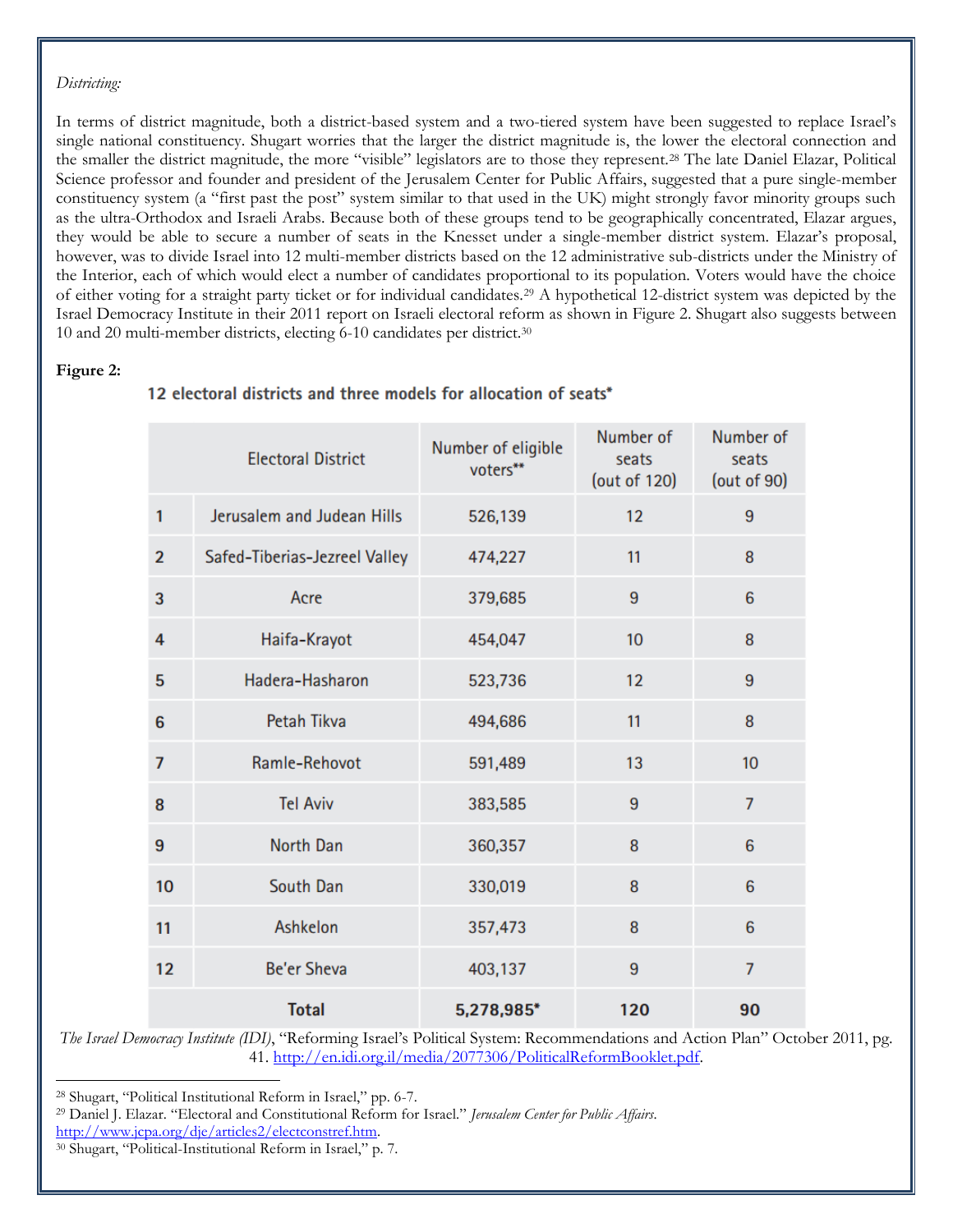A third option is a two-tiered system in which a number of the Knesset seats are elected through districts but other seats are elected in a single national constituency. This creates a more complex, and potentially confusing, system for voters at the ballot box.

#### *Dissolving the Knesset:*

Lior Akerman, a former division head in the Shin Bet and a writer for *The Jerusalem Post,* criticized the Israeli election system for being lengthy, costly, and occurring way too frequently, and yet producing little benefit to the Israeli people.<sup>31</sup> Akerman, like many others, argues that the power of small parties in the existing system leads to "weak governments that rely on unstable coalitions" and that frequent elections prevent long-term planning and reforms.<sup>32</sup>

The fact that a prime minister can dissolve the parliament and call for new elections or that a Knesset can vote for early elections has led to a lot of political upheaval in recent years. The  $2<sup>nd</sup>$ ,  $5<sup>th</sup>$ ,  $10<sup>th</sup>$ ,  $11<sup>th</sup>$ ,  $13<sup>th</sup>$ ,  $14<sup>th</sup>$ ,  $15<sup>th</sup>$ ,  $17<sup>th</sup>$ , and  $18<sup>th</sup>$  Knessets have all been prematurely dissolved, and that the likelihood of early dissolution has increased in recent decades.<sup>33</sup> If more checks were put on dissolving the government, there might be more cooperation in the middle instead of polarized coalitions. Plesner argues that a new prime minister and/or government should be able to be chosen *within* an existing parliament rather than through national elections. This would be possible through a vote of confidence by Knesset members.<sup>34</sup>

Additionally, he argues that smaller, fragmented parties lead to the weakness of coalitions and the increased likelihood that the current government will dissolve, calling for new parliamentary elections. Therefore, he claims that by implementing his other reforms that aim to strengthen large parties, the reformed system would also lead to a reduction in the number of times the Knesset is dissolved before the end of its term.

Israel calls for elections much more frequently than many other European countries.<sup>35</sup> This is not surprising as Israeli law makes it fairly easy to dissolve the parliament earlier than expected. Under articles 34 and 35 of the Knesset Basic Law, the Knesset can be dissolved if a law is passed by a majority of the Knesset to call for new elections.<sup>36</sup> Due to these relatively easy methods for dissolving, there have been 33 governments in Israel since 1988 and none of them stayed in place for a full term.<sup>37</sup>

# **The Likelihood of Implementation**

In terms of the implementation of practical reforms, some of these proposals are more salient than others. The whole electoral system would have to be uprooted and changed for it to rely on smaller districts or a two-tiered system, making these reforms more unlikely. However, raising the electoral threshold, changing the electoral laws that govern how a prime minister is selected, increasing the barriers to dissolving parliament, and even enacting legislation that opens the closed-list system, are all more practical reforms to keep an eye on in the future.

Yet some of these reforms are oversimplified. For example, Plesner and others claim that a policy automatically selecting the prime minister would further encourage voters to vote for larger parties rather than fringe ones. However, it could cause practical problems should the head of that party (and thus the prime minister) be unable to capture the majority of Knesset members in a governing coalition. This is not far-fetched. Imagine if the Zionist Camp had gained the most seats in the 2015 election but, if all the smaller rightist parties had aligned, Herzog might not have been able to form a coalition. Would the leading coalition then be headed by a prime minister who is actually the head of the opposition? Even if a formal coalition was not required by law, a prime minister whose party does not control bargaining power in the Knesset would likely face a stalemate when enacting policy.

 $\overline{a}$ 

<sup>31</sup> Lior Akerman. "We Need Electoral Reform Now." *The Jerusalem Post* March 26, 2015. [http://www.jpost.com/Opinion/We-need](http://www.jpost.com/Opinion/We-need-electoral-reform-now-395266)[electoral-reform-now-395266.](http://www.jpost.com/Opinion/We-need-electoral-reform-now-395266) 

<sup>32</sup> Ibid.

<sup>&</sup>lt;sup>33</sup> *The Knesset.* "The Electoral System in Israel." http://www.knesset.gov.il/description/eng/eng\_mimshal\_beh.htm.

<sup>34</sup> Yohanan Plesner, "How to Prevent the Recurrence of Early Knesset Elections" *The Israel Democracy Institute (IDI)* December 18, 2014. [http://en.idi.org.il/analysis/articles/how-to-prevent-the-recurrence-of-early-knesset-elections/.](http://en.idi.org.il/analysis/articles/how-to-prevent-the-recurrence-of-early-knesset-elections/)

<sup>35</sup> *The Israel Democracy Institute (IDI)*. "How Often Elections are Called in Israel and Around the World." December 4, 2014. [http://en.idi.org.il/about-idi/news-and-updates/how-often-elections-are-called-in-israel-and-around-the-world/.](http://en.idi.org.il/about-idi/news-and-updates/how-often-elections-are-called-in-israel-and-around-the-world/)

<sup>36</sup> Dana Blander. "The Many Ways to Dissolve the Knesset." *The Israel Democracy Institute* December 10, 2014. [http://en.idi.org.il/analysis/articles/the-many-ways-to-dissolve-the-knesset/.](http://en.idi.org.il/analysis/articles/the-many-ways-to-dissolve-the-knesset/)

<sup>37</sup> Ibid.